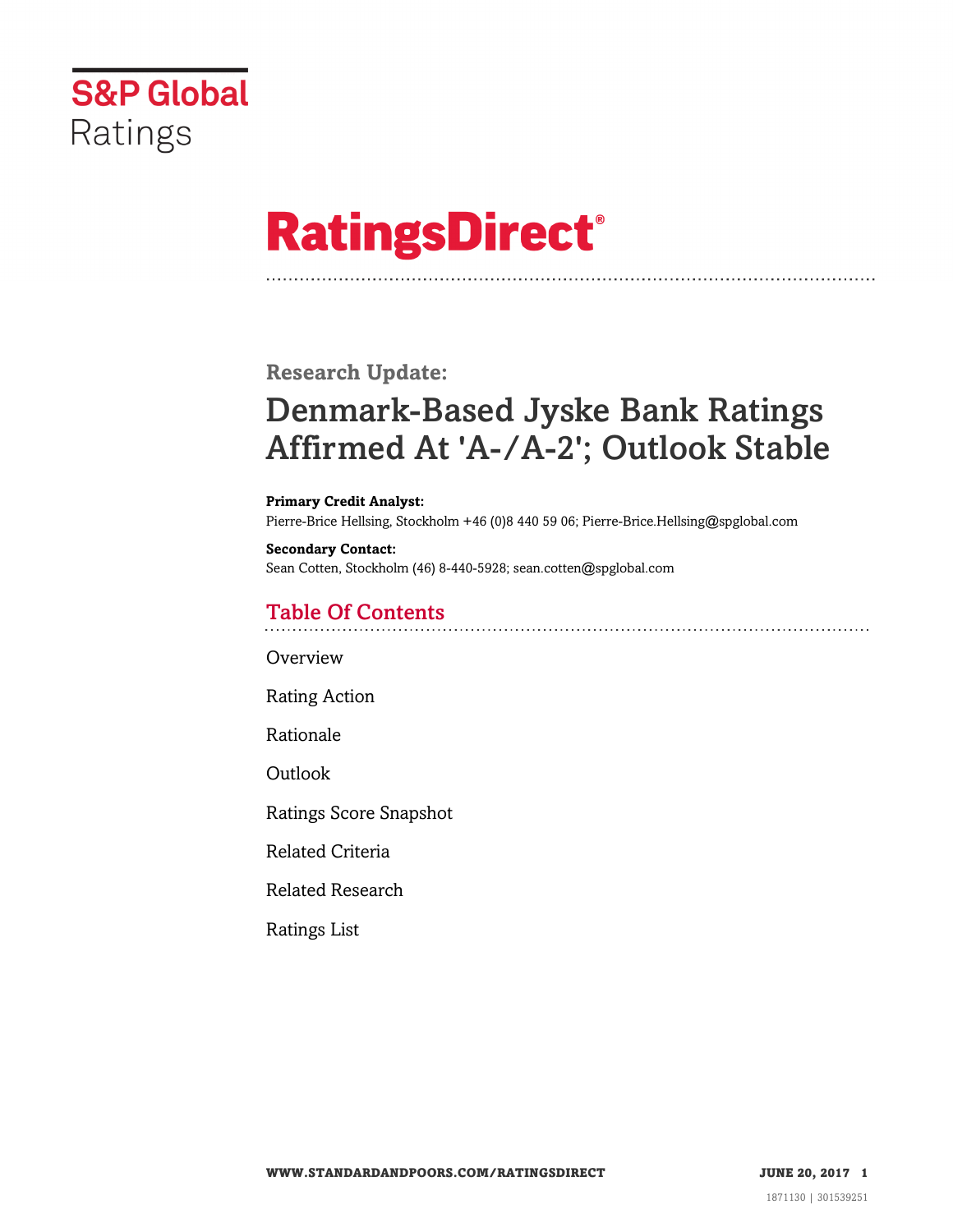**Research Update:**

## Denmark-Based Jyske Bank Ratings Affirmed At 'A-/A-2'; Outlook Stable

#### <span id="page-1-0"></span>**Overview**

- Jyske Bank continues to focus its growth initiatives on residential mortgage lending, thereby gradually reducing the overall risk profile of the loan book.
- In addition, we expect Jyske Bank will maintain a risk-adjusted capital (RAC) ratio higher than 10%, despite a significant amount of share buybacks and dividends.
- We are affirming our 'A-/A-2' ratings on Jyske Bank and its core subsidiary BRFkredit.
- The stable outlook reflects our expectation that the RAC ratio will not decline below 10% and that Jyske Bank's funding and liquidity profile and the quality of its assets will not deteriorate materially over our two-year rating horizon.

#### <span id="page-1-1"></span>Rating Action

On June 20, 2017, S&P Global Ratings affirmed its 'A-' long-term and 'A-2' short-term counterparty credit ratings on Denmark-based Jyske Bank A/S and its core subsidiary BRFkredit. The outlooks on both entities remain stable.

#### <span id="page-1-2"></span>Rationale

The affirmation reflects our expectation that Jyske Bank will maintain a risk-adjusted capital (RAC) ratio above 10% and that the overall quality of its assets will continue to improve as it increases the share of retail mortgage lending, primarily targeting existing clients. Jyske Bank plays a significant role in the Danish banking sector and has wide business diversity. We expect its capital and earnings performance will remain strong as it increases cost efficiency and scale, and that improvements in its asset quality will track developments in the Danish economy.

We expect Jyske Bank's RAC ratio will remain a strength at 10.5%-11.0% over the next two years, showing a slight improvement from 10.3% on Dec. 31, 2016, supported by strengthening of the risk profile of its lending assets. The bank is undergoing a capital optimization exercise through 2017 that includes share buybacks and dividend distributions. We have excluded the current buy-back program of Danish krone (DKK) 500 million (about €70 million), which runs from March to September 2017, from our year-end 2016 capital ratios. For our RAC ratio forecast, we assume total distributions of about 60% of net profit over the next two years. In our view, high capital distributions combined with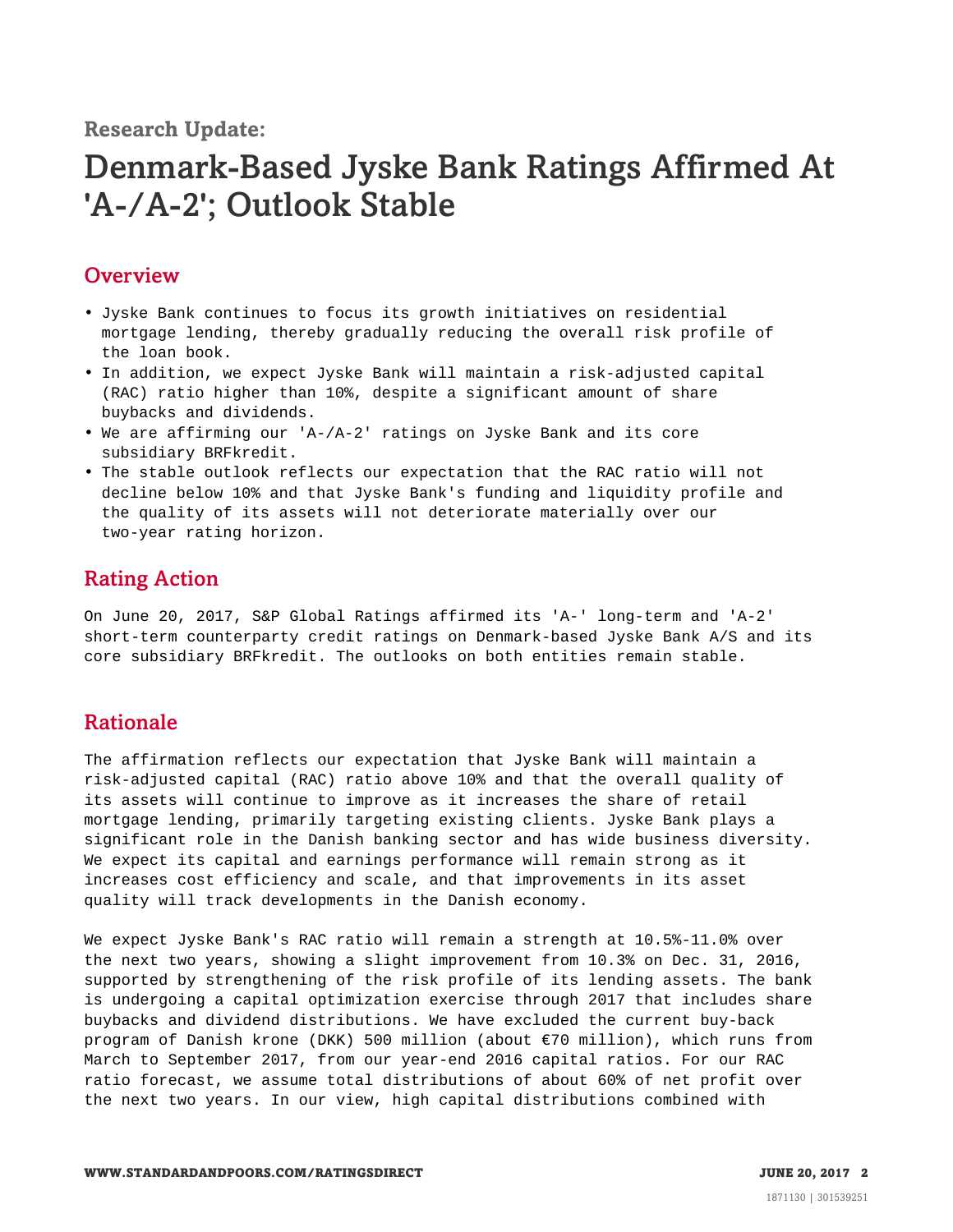material loan growth could be a risk to the ratings. We view the quality of capital as high, with hybrids representing only 5% of the capital included in our RAC ratio calculation, and note that Jyske Bank has significant flexibility to reduce dividends and share buybacks if necessary.

We consider Jyske Bank's funding to be average and liquidity to be adequate. The group's funding profile is similar to that of domestic peers Danske Bank and Nordea Bank Danmark, which consolidate bank and mortgage financing in the group metrics. The group's stable funding ratio was 94% in March 2017, a decline from 98.6% in December 2016, mainly due to the increasing share of mortgage lending and higher share of debt maturing within one year at BRFKredit, the core mortgage bank subsidiary. We note a reduction in the volume of one-year covered bond refinancing, the structural support of the Danish covered bond market, as well as the soft-bullet nature of Danish covered bonds since the passage of a Danish law that took effect in April 2014 (see "Credit FAQ: Why Denmark's Proposed Covered Bond Law Doesn't Fully Eradicate Refinancing Risks," published Feb. 4, 2014, on RatingsDirect). Our one-year liquidity ratio (broad liquid assets to short-term wholesale funding) was 0.85x for Jyske Bank in March 2017, down from 1.05x in December 2016. We expect stabilization of the group's funding and liquidity metrics as BRFkredit's legacy bond series mature and BRFkredit smoothes its debt maturity profile.

Jyske Bank's asset quality continues to improve as the share of residential mortgage loans increases. In addition, BRFkredit's collateralized loan book provides regional and product diversification to Jyske Bank's loan book. Although nonperforming loans (NPLs) remain higher than the market average (5% in March 2017), we believe that risks associated with loans in the agricultural sector are well provisioned. Moreover, we see improvements in the commercial and residential real estate markets enhancing loan asset quality. We believe that reversals of previous loan loss reserves could materially reduce the impact of new loan loss provisions, which we project will be in 10 basis points to 15 basis point range over the next year or two.

In March 2017, Jyske Bank's consolidated assets totaled DKK570 billion, placing the bank just outside Europe's top-50 banks by size. The Jyske Bank group is the fourth-largest lender in Denmark and has a market share of about 10% in loans and core customer deposits, reflecting significant growth in mortgage lending since 2014. Despite a less commanding market position than the top players, Jyske Bank's retail banking and mortgage lending provide diverse revenue streams and nationwide coverage. We anticipate that the bank will continue to strive toward the higher cost efficiency seen in its Nordic peer group, which should result in aftertax returns on equity within the bank's official guidance of 8%-12%.

We align our ratings and outlook on BRFkredit with those on Jyske Bank because we view BRFkredit as a core subsidiary, since it is a vital part of Jyske Bank's future funding strategy for Danish residential and commercial mortgage loans. This is in line with how we see other banking group structures and covered bond-issuing subsidiaries in Denmark and the Nordics.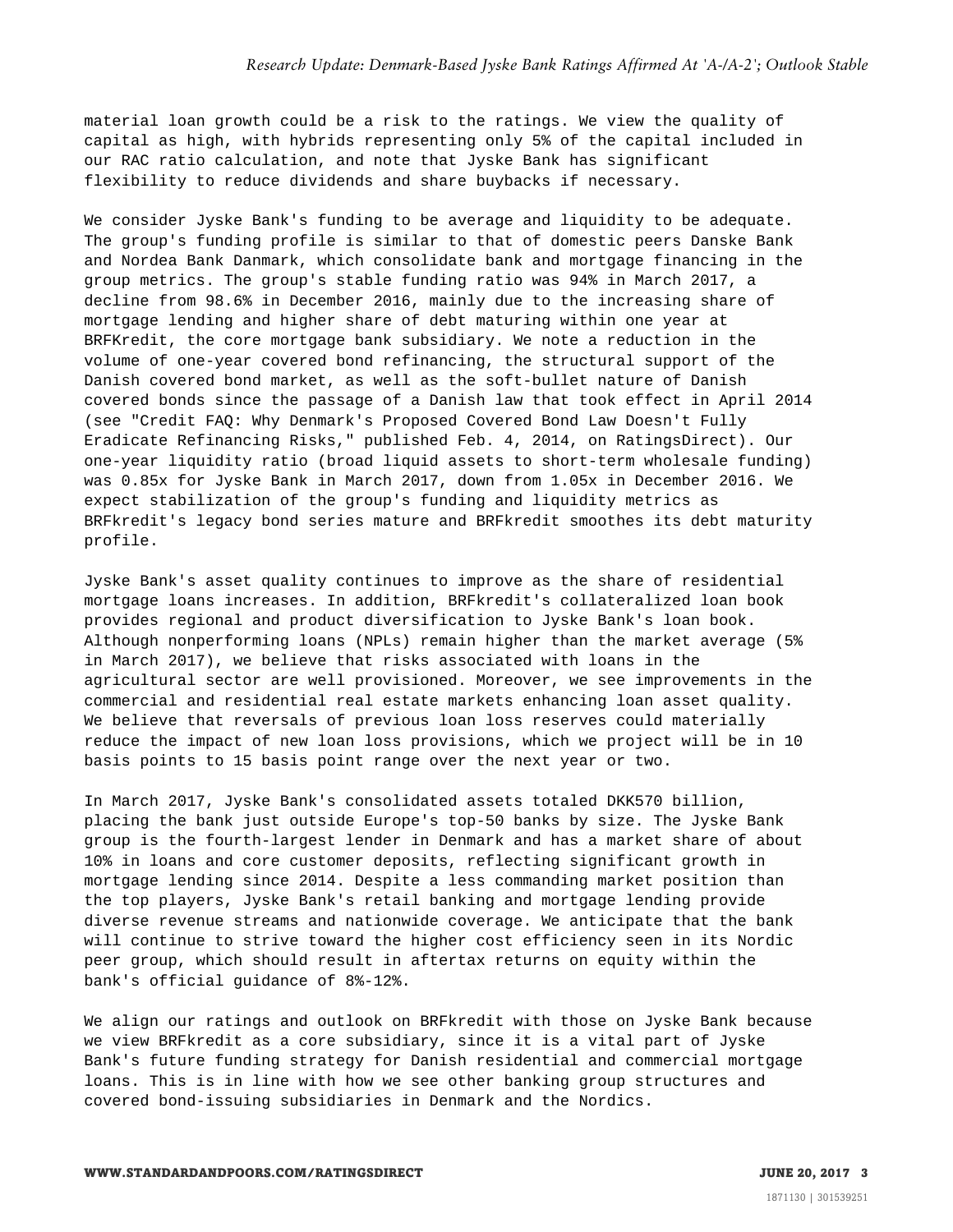#### <span id="page-3-0"></span>**Outlook**

The stable outlook reflects our view that Jyske Bank will maintain a RAC ratio sustainably above 10%, including our projected payout ratio and the bank's growth plans, balanced by the generally slow development of the Danish market and still low-margin environment.

Although presently unlikely, we could consider an upgrade if bail-in risks for senior unsecured creditors were reduced by the bank's development of a significant additional loss-absorbing capacity buffer.

We could consider a downgrade if capital distributions or volume growth were higher than expected or there was a material acquisition, resulting in the RAC ratio declining below 10%. We could also lower the ratings if Jyske Bank's asset quality metrics were to weaken, leading us to take a negative view of the bank's combined risk and capital position, or if Jyske Bank's funding and liquidity profile were to deteriorate significantly.

#### <span id="page-3-1"></span>Ratings Score Snapshot

| Counterparty Credit Rating | $A$ -/Stable/A-2 |
|----------------------------|------------------|
| SACP                       | $a -$            |
| Anchor                     | bbb+             |
| Business Position          | Adequate (0)     |
| Capital and Earnings       | Strong (+1)      |
| Risk Position              | Adequate (0)     |
| Funding and                | Average and (0)  |
| Liquidity                  | Adequate         |
| Support                    | (0)              |
| ALAC Support               | (0)              |
| GRE Support                | (0)              |
| Group Support              | (0)              |
| Sovereign Support          | (0)              |
| Additional Factors         | (0)              |

#### <span id="page-3-2"></span>Related Criteria

- General Criteria: Methodology For Linking Long-Term And Short-Term Ratings , April 7, 2017
- General Criteria: S&P Global Ratings' National And Regional Scale Mapping Tables, June 1, 2016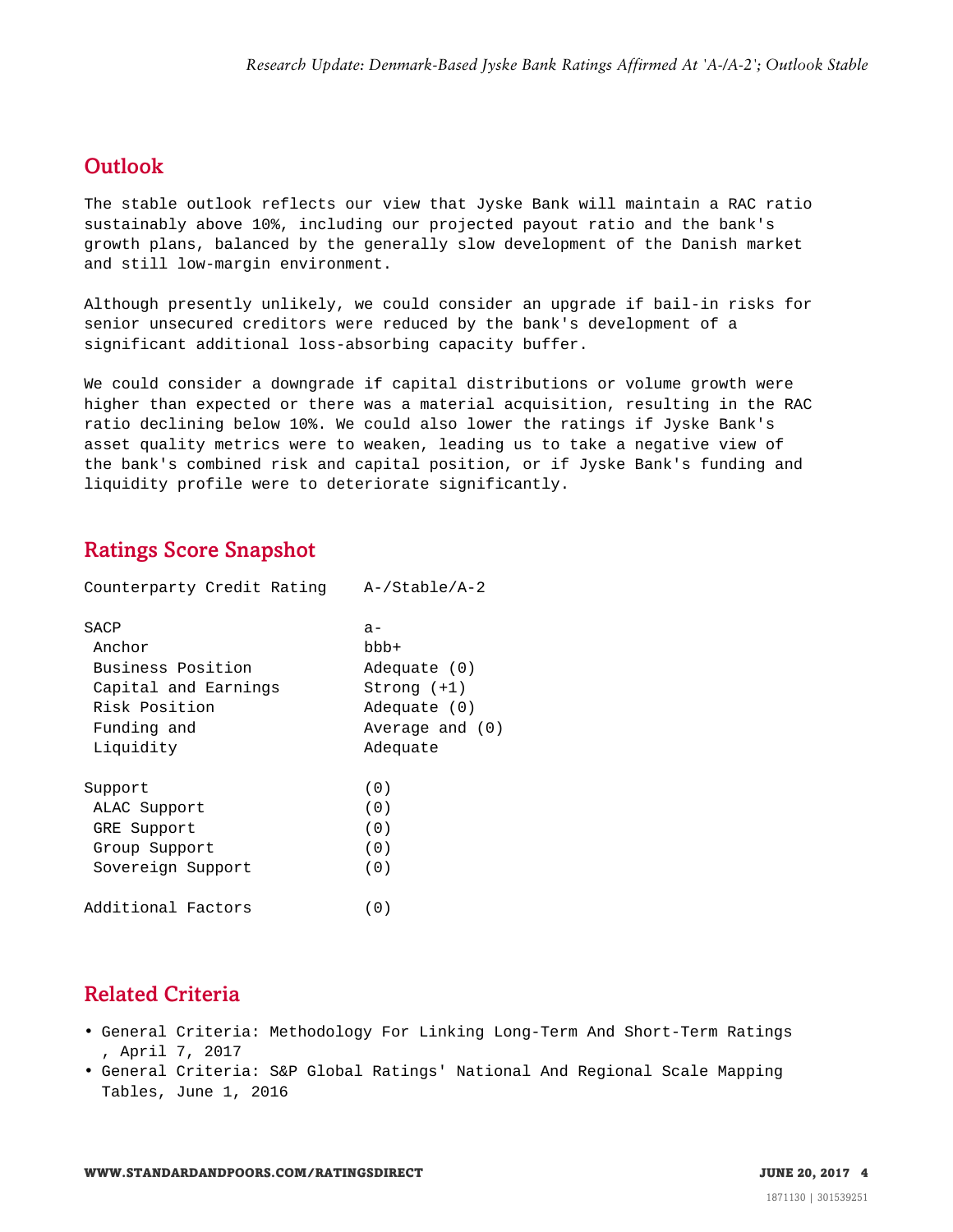- Criteria Financial Institutions Banks: Bank Rating Methodology And Assumptions: Additional Loss-Absorbing Capacity, April 27, 2015
- Criteria Financial Institutions Banks: Bank Hybrid Capital And Nondeferrable Subordinated Debt Methodology And Assumptions, Jan. 29, 2015
- General Criteria: National And Regional Scale Credit Ratings, Sept. 22, 2014
- General Criteria: Group Rating Methodology, Nov. 19, 2013
- Criteria Financial Institutions Banks: Quantitative Metrics For Rating Banks Globally: Methodology And Assumptions, July 17, 2013
- Criteria Financial Institutions Banks: Revised Market Risk Charges For Banks In Our Risk-Adjusted Capital Framework, June 22, 2012
- Criteria Financial Institutions Banks: Banks: Rating Methodology And Assumptions, Nov. 9, 2011
- Criteria Financial Institutions Banks: Banking Industry Country Risk Assessment Methodology And Assumptions, Nov. 9, 2011
- Criteria Financial Institutions Banks: Bank Capital Methodology And Assumptions, Dec. 6, 2010
- General Criteria: Use Of CreditWatch And Outlooks, Sept. 14, 2009
- <span id="page-4-0"></span>• Criteria - Financial Institutions - Banks: Commercial Paper I: Banks, March 23, 2004

#### Related Research

- Banking Industry Country Risk Assessment: Denmark, Dec. 19, 2016
- The Future Of Banking: Nordic Banks Looking Svelte In The Fintech Race, June 14, 2016
- Various Rating Actions On Four Danish Banks After Review Of Government Support And Additional Loss-Absorbing Capacity, July 13, 2015
- Various Rating Actions On Danish Banks On EU Bank Recovery And Resolution Directive To Be Implemented In Denmark, May 12, 2015
- Credit FAQ: The Danish Covered Bond Market Explained, July 15, 2014
- <span id="page-4-1"></span>• Credit FAQ: Why Denmark's Proposed Covered Bond Law Doesn't Fully Eradicate Refinancing Risks, Feb. 4, 2014

### Ratings List

Ratings Affirmed

Jyske Bank A/S

| UYSKE BAHK A/S               |                     |
|------------------------------|---------------------|
| Counterparty Credit Rating   | $A$ -/Stable/A-2    |
| Nordic Regional Scale Rating | $- - / - - / K - 1$ |
| Certificate Of Deposit       | $A-2$               |
| Senior Unsecured             | $A -$               |
| Subordinated                 | BBB                 |
| Junior Subordinated          | $BB+$               |
| Commercial Paper             | $A - 2$             |
|                              |                     |

BRFkredit A/S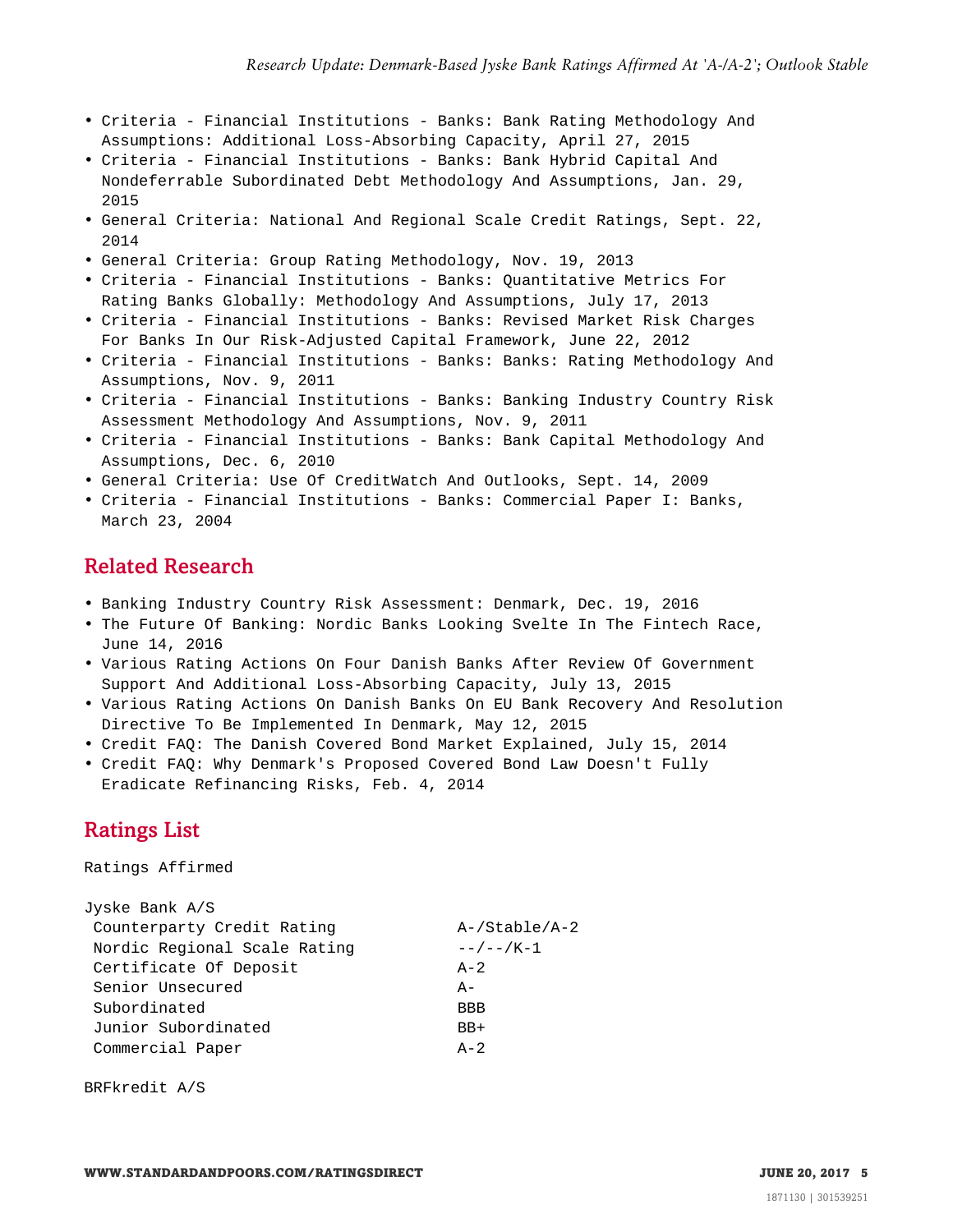Counterparty Credit Rating A-/Stable/A-2 Senior Unsecured A-

#### **Additional Contact:**

Financial Institutions Ratings Europe; FIG\_Europe@spglobal.com

Certain terms used in this report, particularly certain adjectives used to express our view on rating relevant factors, have specific meanings ascribed to them in our criteria, and should therefore be read in conjunction with such criteria. Please see Ratings Criteria at www.standardandpoors.com for further information. Complete ratings information is available to subscribers of RatingsDirect at www.globalcreditportal.com and at spcapitaliq.com. All ratings affected by this rating action can be found on the S&P Global Ratings' public website at www.standardandpoors.com. Use the Ratings search box located in the left column. Alternatively, call one of the following S&P Global Ratings numbers: Client Support Europe (44) 20-7176-7176; London Press Office (44) 20-7176-3605; Paris (33) 1-4420-6708; Frankfurt (49) 69-33-999-225; Stockholm (46) 8-440-5914; or Moscow 7 (495) 783-4009.